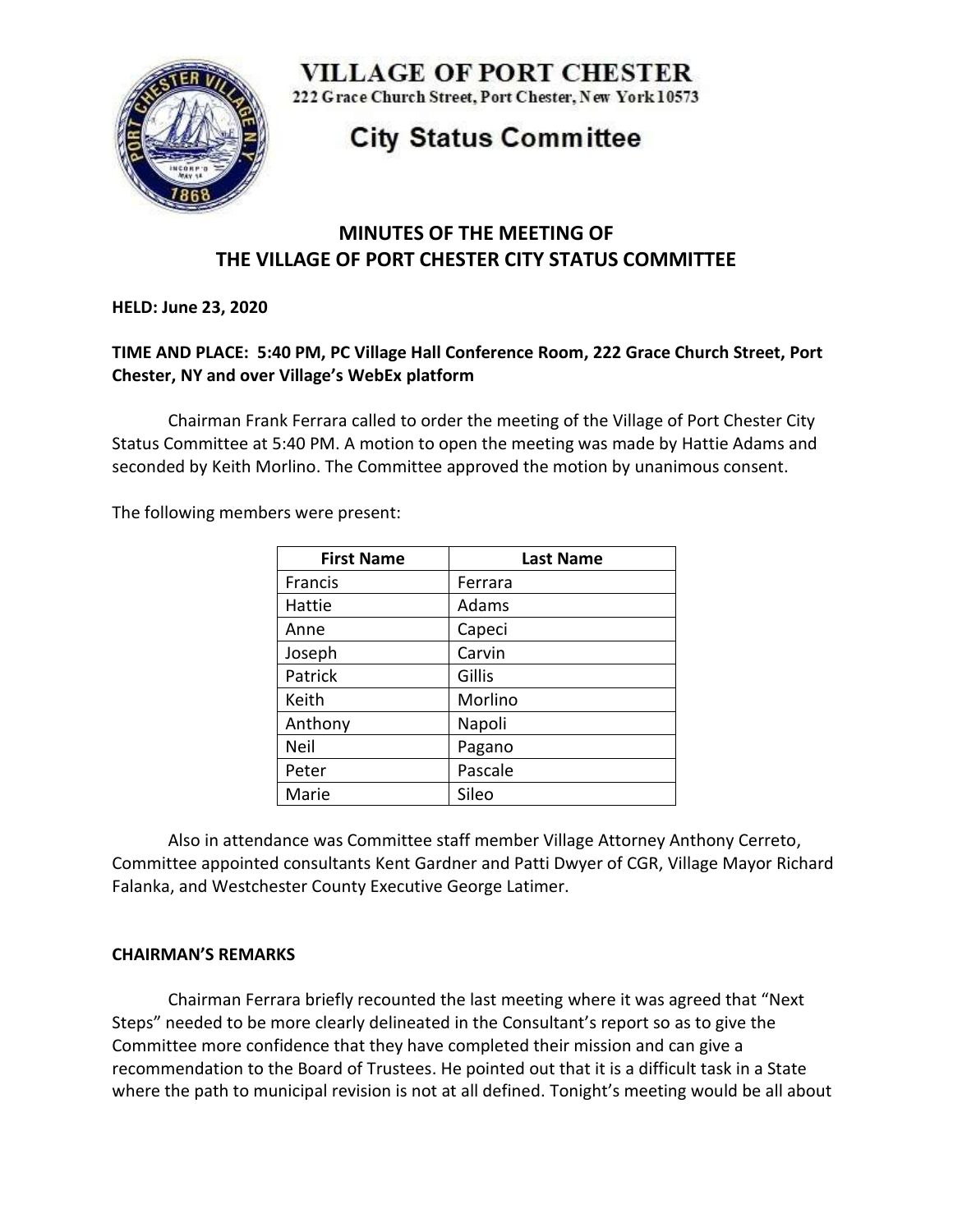

**City Status Committee** 

reviewing the changes to the draft and considering a resolution to the Village Board of Trustees (BOT) that would conclude the Village's charge to the Committee of determining feasibility of seeking City Status and suggesting how best to proceed.

#### **COMMENTS OF VILLAGE MAYOR RICHARD FALANKA**

Mayor Falanka recounted the many prior attempts the Village had made to assess City Status, all of which had either ended in a lack of success or a tabling of the effort. He commended the Committee on their commitment and focus, and suggested that perhaps a significant reason for the lack of success in the past was the absence of a citizen led initiative like this one, which he feels is a strength of the current effort. He thanked the members for their participation.

## **COMMENTS OF WESTCHESTER COUNTY EXECUTIVE GEORGE LATIMER**

County Executive Latimer pleasantly surprised the Committee with an unexpected visit. He mentioned that he has been a long-time friend to the Village, patronizes its establishments regularly, understands its struggles, and appreciates the commitment of the Committee for analyzing the way City Status might help the Village move sustainably forward. While he knows the pre-emption of Sales Tax might not be in the best financial interests of the County government, he pledged to support the efforts of the Village becoming a City and wished the Committee and the Village much success in their efforts.

#### **APPROVAL OF MINUTES**

Peter Pascale made a motion to approve the minutes from the May 28, 2020 meeting, which was seconded by Hattie Adams. The Committee approved the Minutes by unanimous consent.

#### **DISCUSSION OF THE UPDATED DRAFT OF THE CITY STATUS FEASIBILITY STUDY BY CGR**

Chairman Ferrara recalled how the Committee had begun their efforts thanks in part to the participation and guidance of the New York Conference of Mayors (NYCOM), who attended and presented at our inaugural meeting in 2018 and had given vital input. We now turned to them again to tap their broad knowledge and practical experience. Both CGR and Village Attorney and Committee Advisor Tony Cerreto liaised with NYCOM General Counsel Wade Beltramo in an effort to achieve consensus on the next steps forward.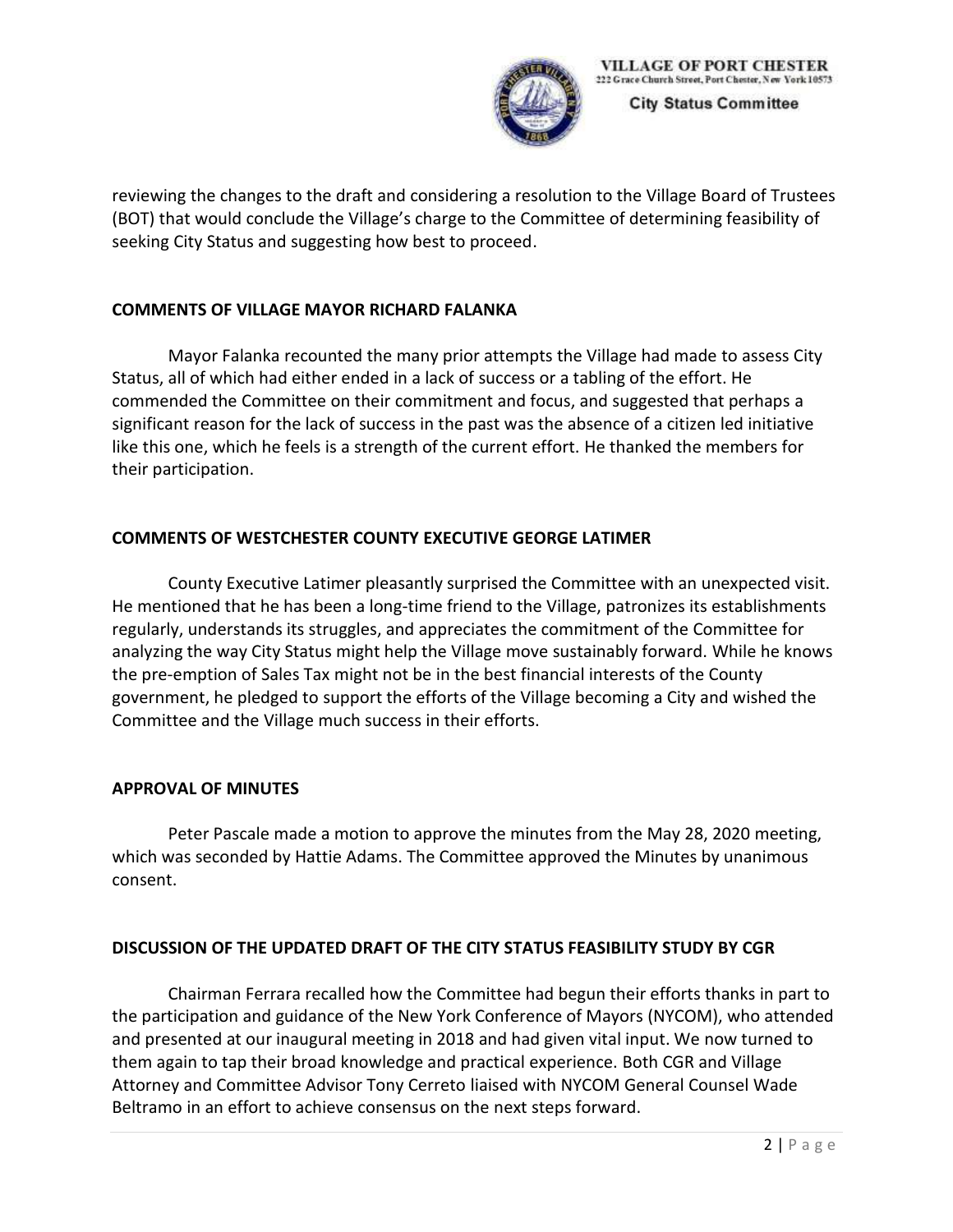

**City Status Committee** 

The updated draft stressed the importance of a united effort across the Village and outreach to the Village at large to impart to people the importance of City Status and its benefits. It also suggested that the Governor's office should begin to be brought into the outreach efforts.

But the focal point of the changes was to recommend the appointment of a Charter Committee to oversee the writing of a City Charter, and then to embed the new charter in legislation that would be proposed and advanced by our Legislative representatives in the Assembly and Senate. That legislation would include a provision for a Village wide referendum should the legislation become law.

A wide-ranging discussion ensued that was assisted by Mr. Cerreto and CGR principal Kent Gardner. It was agreed that the Village would have to figure out a communications strategy and the Committee expressed its eagerness to play a part.

## **RESOLUTION TO THE VILLAGE OF PORT CHESTER BOARD OF TRUSTEES**

The sense of the Committee was that the updated draft was ready to be accepted as final, released to the public, and furthered to the Board of Trustees with a recommendation to engage in public outreach efforts and appoint a City Status Charter Commission to oversee the writing of a Charter in preparation for an approach to the New York State Legislature. It wanted the Resolution to reflect the desire expressed by many of the members to be included in any future City Status efforts.

Chairman Ferrara referred the Board to a resolution in their packets which he then displayed on the WebEx presentation screen so people viewing the meeting could be apprised of its contents. He said that he had originally put together a resolution that he referred to Mr. Cerreto, and he thanked Mr. Cerreto for turning what he referred to as his modest scribblings into a Beethoven symphony. He then proceeded to review the resolution for Committee comment or action.

On the motion of former Port Chester Mayor Neil Pagano, seconded by Keith Morlino, the resolution was brought to the floor, and passed by unanimous consent.

*Refer to the Resolution on the next page*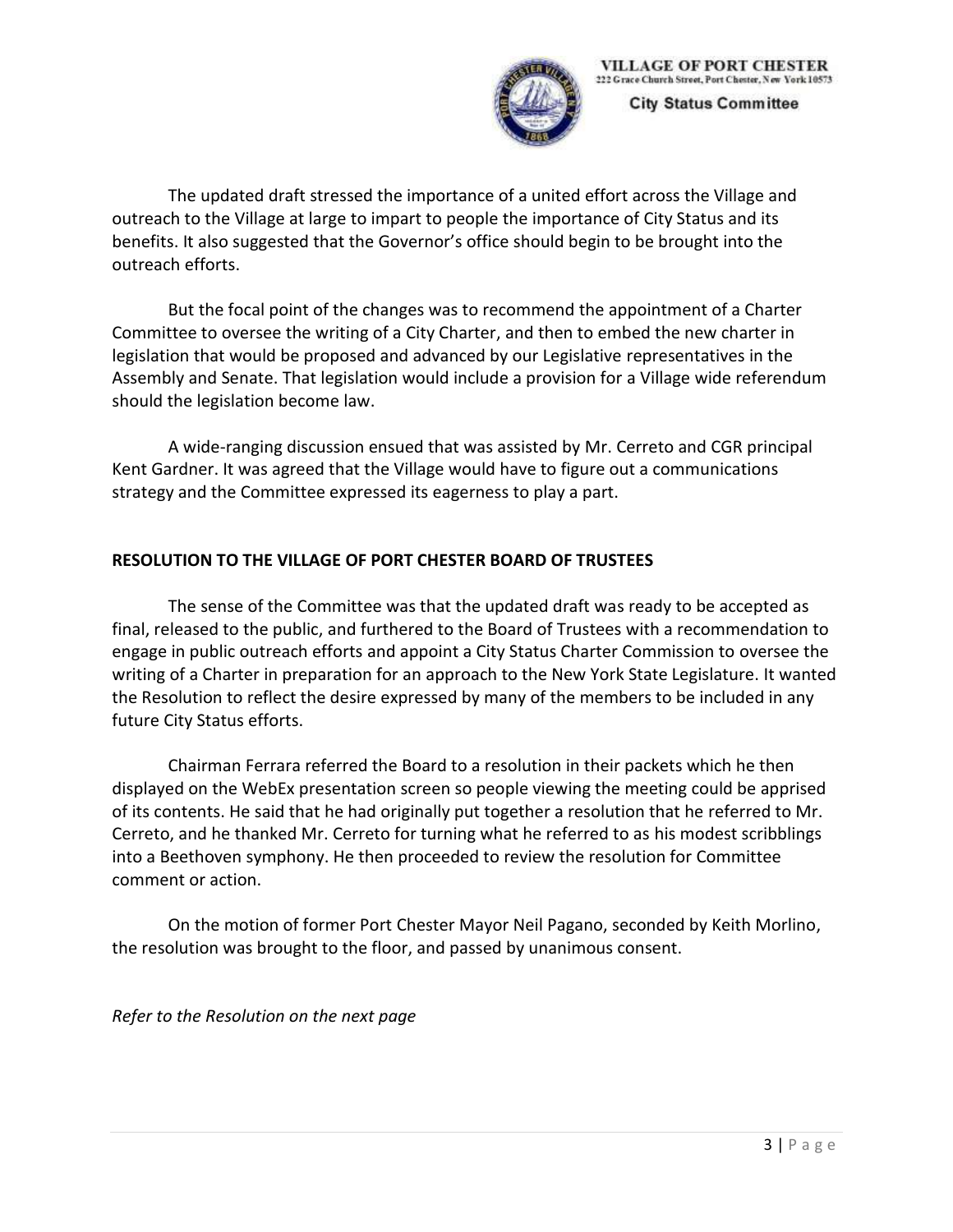

**City Status Committee** 

## RESOLUTION

#### CONFIRMING THE FEASIBILITY OF CITY STATUS FOR THE VILLAGE OF PORT CHESTER AND FAVORABLY RECOMMENDING THAT THE BOARD OF TRUSTEES ADVANCE THE MATTER SO AS TO ASSURE A SUCCESSFUL OUTCOME

WHEREAS, in 2017 the Village Board of Trustees adopted as a policy priority the feasibility of achieving City Status; and

WHEREAS, City Status has eluded the Village of Port Chester since its first attempt was vetoed by Governor (later President) Franklin Roosevelt in 1931; and

WHEREAS, the Board of Trustees implemented such policy priority by establishing a City Status Feasibility Committee (hereafter the "Committee"), appointing members from a crosssection of the Village and appropriating funds for the Committee to seek outside resources to provide assistance if need be; and

WHEREAS, the Committee performed its own due diligence to satisfy itself that exploring City Status Feasibility through a professional consultant with expertise in governmental restructuring, shared services and consolidations was warranted, and

WHEREAS, the Committee formulated a Request for Proposals, conducted interviews, and selected the Center for Governmental Research (hereafter "CGR"), Rochester, New York, to serve as consultant and

WHEREAS, upon engagement, CGR interviewed members of the Committee and key stakeholders to solicit their input; and

WHEREAS, CGR has produced a report that concludes that City Status is not only feasible, but significantly benefits the Village which upon incorporation as a city would:

- Realize an estimated additional \$9.5 million dollars a year in sales tax over and above what it realizes now through County distribution,
- Realize considerably more State Aid annually that is directed towards cities than villages,
- Enable the State to assume the costs of the Justice Court which is approximately \$1.5 million dollars a year; and

WHEREAS, the substantial positive economic impacts would strategically preserve the Village's diverse community character and unique identity; and

WHEREAS, with feasibility assured, the CGR report confirms that to become a city, the Village of Port Chester must have special state legislation that will contain the proposed city charter and that such legislation would be subject to a mandatory referendum; and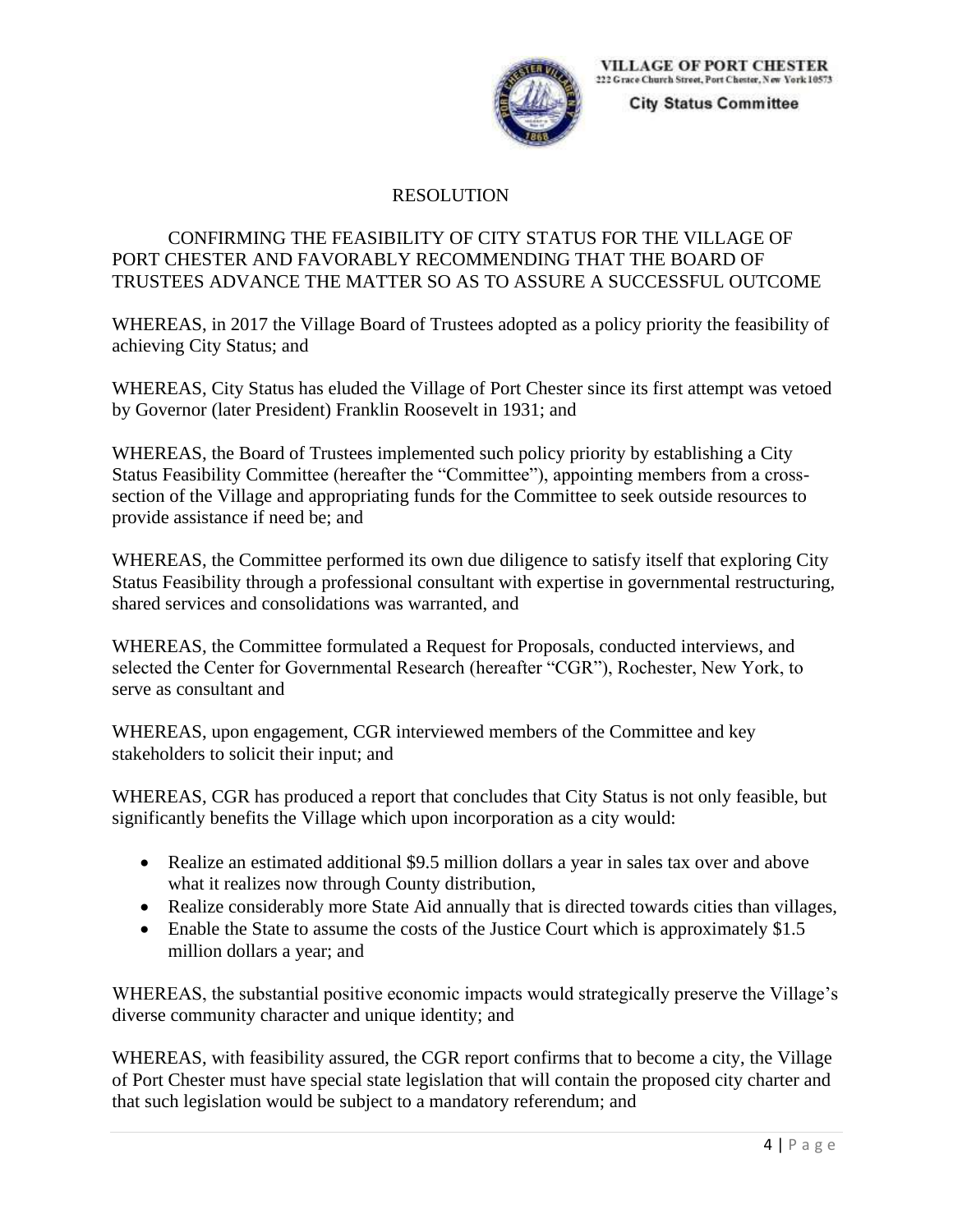

**City Status Committee** 

WHEREAS, before advocating through the legislative process, CGR first recommends that the Village engage the public to provide solid local support as the necessary first step. Now, therefore be it

RESOLVED, that the Committee hereby accepts and designates the CGR report as final and ready to be forwarded by the Chair to the Board of Trustees for its action; and be it further

RESOLVED, that the Committee supports public engagement efforts before the Board advances City status and that such efforts be broad-based and designed to elicit comment that reflect the diversity of the Village; and be it further

RESOLVED, that the Committee recommends that the Board of Trustee establish a charter commission to work with Village professional staff to prepare a proposed city charter and that outside resources be retained for special expertise to assure that the charter may be completed in time for consideration in the next legislative session; and be it further

RESOLVED, that the Committee desires to continue to play an active role and offers assistance in any manner that the Board deems appropriate.

Approved as to Form:

Anthony M. Cerreto, Village Attorney

\_\_\_\_\_\_\_\_\_\_\_\_\_\_\_\_\_\_\_\_\_\_\_\_\_\_\_